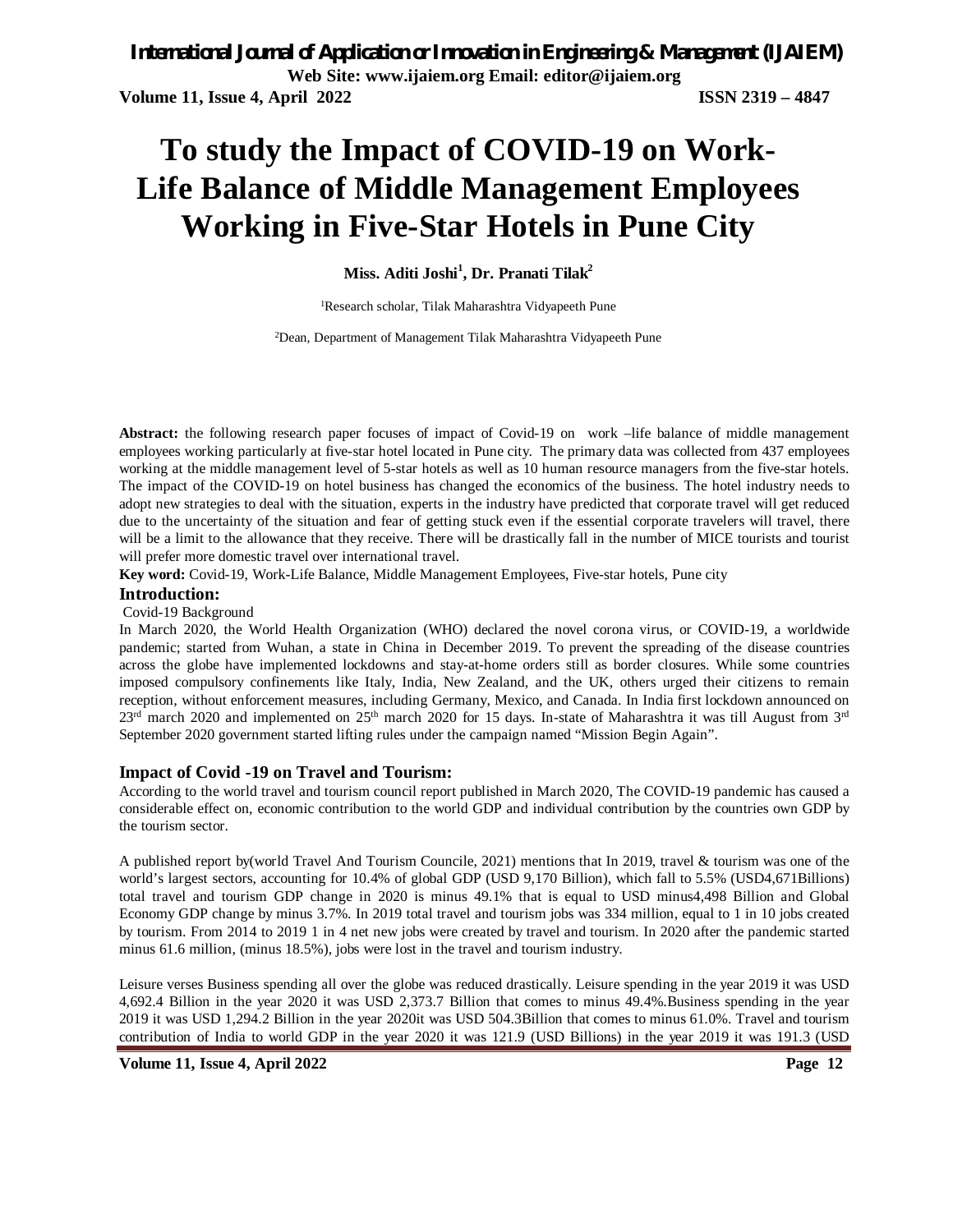## *International Journal of Application or Innovation in Engineering & Management (IJAIEM)* **Web Site: www.ijaiem.org Email: editor@ijaiem.org Volume 11, Issue 4, April 2022 ISSN 2319 – 4847**

Billions) that is minus 36.3% share of total travel & tourism spending in the year 2020. In India by domestic travelling 89.0 (USD Billions) that is Minus 30.7% and international was 11.0 (USD Billions) that is Minus 61.0%.

According to the Asia pacific report published by the world tourism council in November 2020 (world Travel And Tourism Councile, 2020) Travel & Tourism Jobs Lost in 2020 were 87.4 Million which comes to 48% if there would be no improvement in the situation this figures would expect 106.7 Million which comes to 59%. The loss of GDP by travel and tourism in 2020 is USD 1,475 Billion that comes to 50% if there would be no improvement in the situation this figure would expect 1,801 Billion USD that is 61%. Global Arrivals are impacted by 71% internationally and if no improvement in the situation it will be 81%.

**Impact of Covid-19 on Hotel Industry in Maharashtra state India:** According to (Tare, 2021) February 12, the state marks the start of the second wave. It damaged Maharashtra's state poorly; Maharashtra recorded 2,052,905 cases in the 11 months between March 9, 2020, and February 11, 2021. And in just the first 72 days of the second wave which is for two-plus months between February  $12<sup>th</sup>$  and April  $25<sup>th</sup>$  it recorded 2,174,654 cases.

To encounter this second wave Maharashtra state Government started imposing stricter rules from 14th April 2020 such as star hotels and standalone restaurants, street food vendors all will be closed for dining. According to the Sherry Bhatia, President of HRAWI (Hotel and restaurant Association of western India) For all types of star hotels and restaurants are allowed to run the business from 11 am or 4 pm this does not compliment this business as this only adds to the losses being incurred by restaurants due to the lockdown, With this, the state government has banned all types of gatherings in public places such as in hotels.

According to the Wong & Ko (cited in Mohanty & Mohanty, 2014) many industry have acknowledge the issue of work life balance as it mainly difficult to achieve this due to hours of working and hospitality industry is such industry of having 24 by 7 working its most difficult to achieve this and but many organizations are creating awareness about how to balance this imbalance through following work life balance practices. (Banu & Duraipandian, 2014) Work and family are the two most important pillars in a person's life. Work-life balance is a foremost part of the individuals life and therefore organization have recognized the need and value of implementing policies for work life balance in organizations in India.

## **Literature Review:**

According to the (Jeet, 2021) editor of the monthly magazine of Federation of Hotel and Restaurant Association of India (FHRAI) 2 lakh restaurants in the state, almost 50 percent have permanently shut. Post the seven-month-long lockdown last year, the loss of employment in the sector has risen to 50 percent. According to the (Lamab, 2021) Domestic air traffic plunged by 63% in May 2021 in the repercussion of the second wave of the pandemic in India. Hotel occupancy in most cities witnessed a month-on-month basis decline as leisure and business travel was limited due to the restrictions and lockdowns in various states. Hotels have been focusing on alternative customer segments to overcome this challenged and to survive these difficult times, by tying up with hospitals to provide isolation & quarantine facilities.

According to the (Mehtani Ajay, 2020) Indian hospitality industry has seen an unprecedented downturn in the Indian hospitality sector in the organized hospitality sector has revenue loss of INR 40,309 Cr, semi-organized sector hospitality sector has revenue loss of, INR 8,379 Cr, and the unorganized hospitality sector has revenue loss of INR 41,126Cr.Occpancy percentage has dropped by 31.6 and hotel Revenue available per room (REVPAR) has dropped by 57.8%. India, on the other hand, continues to have the lowest share of branded hotel rooms compared with major Asian hotel markets. Shanghai and Beijing nearly hold 10 times the size of branded hotels in comparison with India.

The impact of the COVID-19 on hotel business has changed the economics of the business. The hotel industry needs to adopt new strategies to deal with the situation, experts in the industry have predicted that corporate travel will get reduced due to the uncertainty of the situation and fear of getting stuck even if the essential corporate travelers will travel, there will be a limit to the allowance that they receive. There will be drastically fall in the number of MICE tourists and tourist will prefer more domestic travel over international travel.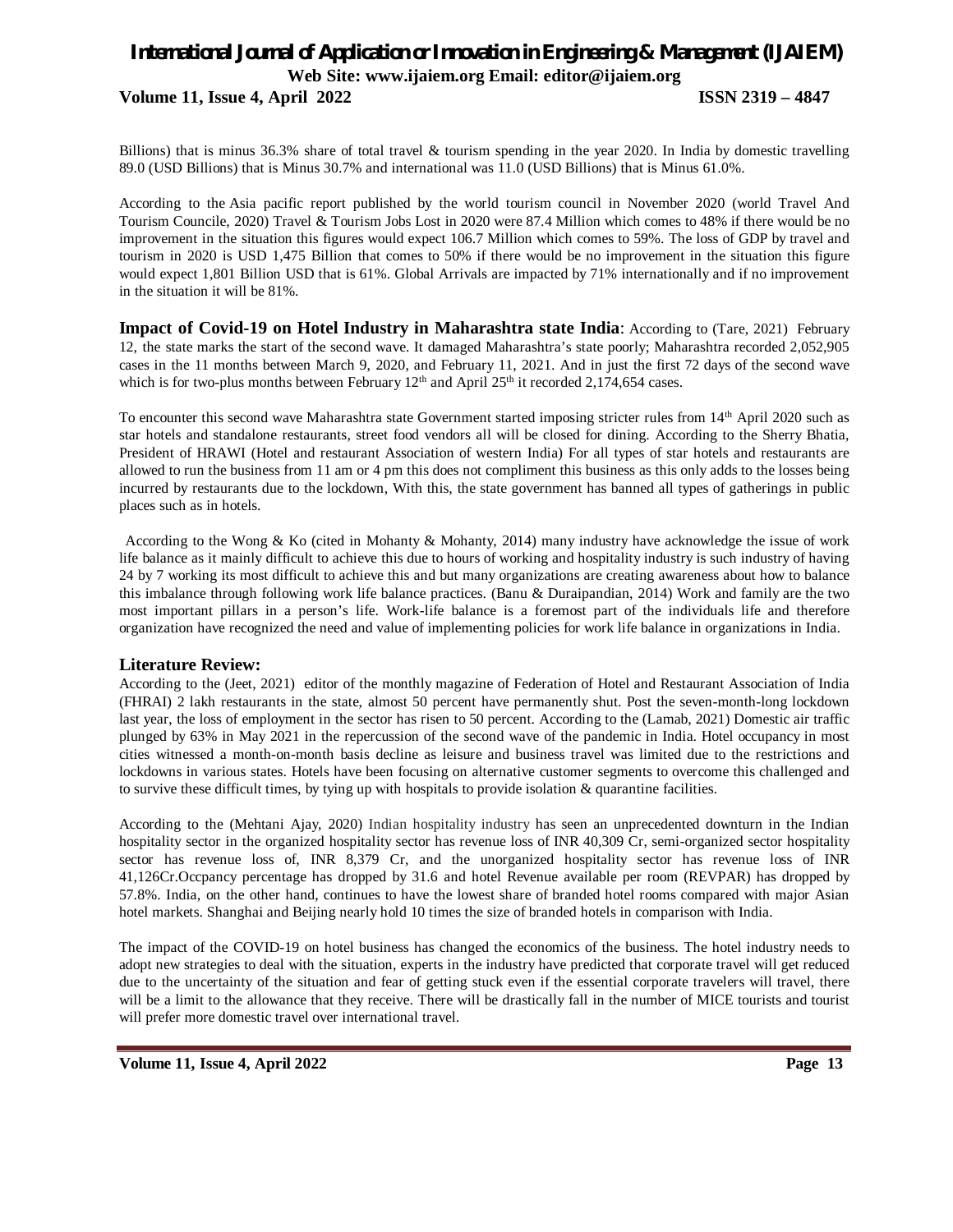## **Volume 11, Issue 4, April 2022 ISSN 2319 – 4847**

The size of the function such as wedding will have less number of people to attain, as well as the destination for the wedding will be domestic over the international. Under construed hotel projects will face delays due to the shortage of labour and finical funds and lockdown restrictions. Some properties which are opened recently may face a closed down issue because of the unstable market conditions, hotels which are stand-alone and not part of the big, or multinational chains are most vulnerable to the situation. Some of the properties may re asset their class as a hospital or student housing. International leisure destinations will have fewer free individual travelers and group travelers. Drive to resorts or workstation destinations that are easily reachable and have good tourism infrastructure will see a boom in business domestically.

Objectives of the study

1. Work-life balance of middle management employees affected due to Pandemic situation COVID-19?

2. Did the organization Quality of work-life balance affect due to the Pandemic situation COVID-19?

## **Hypothesis:**

H<sub>0</sub>: There is no significant impact of Covid-19 on work life balance on employees.

*H*<sub>1</sub>**:** There is a significant impact of Covid-19 on work life balance on employees.

#### **Data Collection**

Primary and secondary data were used in the research. It is original and completely used for the study. Secondary data is collected by someone else and can be available in various forms. The primary data was collected from 437 employees working at the middle management level of 5-star hotels as well as 10 human resource managers from the five-star hotels. Thus, the primary data is quantitative and formed a balanced mix of the supervisory as well as managerial perspectives to attain the objectives of the research. Further, the secondary data were collected at various stages to understand, describe and enhance the study.

## **Data Analysis and Interpretation: Covid-19 & Impact on Work-Life Balance Practices:**

| Covid-19 & Impact on WLP:                |               |            |             |             |                |
|------------------------------------------|---------------|------------|-------------|-------------|----------------|
| Covid-19 & Impact on WLP                 | Very Highly   | Highly     | Moderately  | Low         | Very Low       |
|                                          |               |            |             |             |                |
|                                          |               |            |             |             |                |
| Work-life balance Practices: Leave       | $110(25.2\%)$ | 215        | 108 (24.7%) | $\Omega$    | $4(0.9\%)$     |
|                                          |               | $(49.2\%)$ |             |             |                |
| <b>Rewards and Monetary Benefits</b>     | 52 (11.9%)    | 206        | 160 (36.6%) | $17(3.9\%)$ | $2(0.5\%)$     |
|                                          |               | $(47.1\%)$ |             |             |                |
| Facilities & Fringe Benefits Provided By | 132 (30.4%)   | 159        | 107(24.5%)  | 39 (8.9%)   | $\Omega$       |
| Hotels                                   |               | $(36.4\%)$ |             |             |                |
| Training and Development                 | 212 (48.5%)   | 220        | $5(1.1\%)$  | $\Omega$    | $\Omega$       |
|                                          |               | $(50.3\%)$ |             |             |                |
| <b>Team Members</b>                      | 128 (29.3%)   | 126        | 145 (33.2%) | 38 (8.7%)   | $\Omega$       |
|                                          |               | $(28.8\%)$ |             |             |                |
| Organizational factors: Working Hours    | 208 (27.6%)   | 171        | 44 (10.1%)  | 14 (3.2%)   | $\Omega$       |
|                                          |               | $(39.1\%)$ |             |             |                |
| Perks and Benefits                       | $7(1.0\%)$    | 254        | 166 (38%)   | $\Omega$    | $10(2.3\%)$    |
|                                          |               | $(58.1\%)$ |             |             |                |
| Work culture & Work Environment          | 72 (16.5%)    | 225        | 129 (29.5%) | $5(1.1\%)$  | $6(1.4\%)$     |
|                                          |               | $(51.5\%)$ |             |             |                |
| Job satisfaction                         | 270 (61.8%)   | 77 (17.6%) | 77 (17.6%)  | 13 (3%)     | $\overline{0}$ |
|                                          |               |            |             |             |                |

**Volume 11, Issue 4, April 2022 Page 14**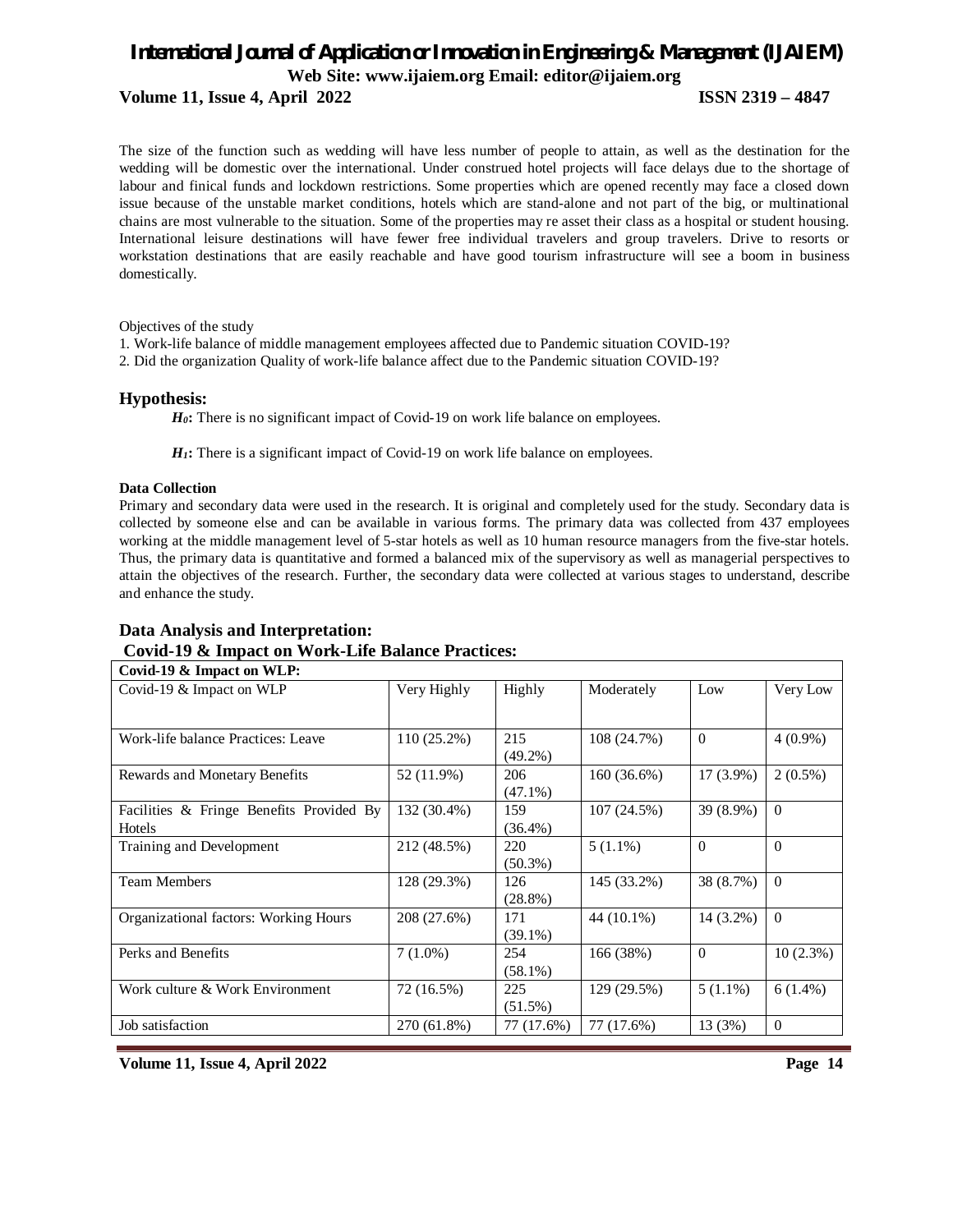**Volume 11, Issue 4, April 2022 ISSN 2319 – 4847**

| Family Life and Health                                         | 131 (30%) | 152<br>$(34.8\%)$ | $117(26.2\%)$ | $37(8.5\%)$ | $\overline{0}$ |
|----------------------------------------------------------------|-----------|-------------------|---------------|-------------|----------------|
| factors like Stress, Attending<br>Personal<br>emergencies Etc. | 144 (33%) | 235<br>$(53.8\%)$ | 33(7.6%)      | 25 (5.7%)   | O              |
| Salary and wages                                               |           | 200<br>$(45.8\%)$ | 196 (44.9%)   | 41 (9.4%)   | $\overline{0}$ |

Above table explains the impact of Covid-19 on work-life balance practices followed by the hotel for employees. The researcher has chosen this variable as the Covid-19 pandemic is a current phenomenon that is still going on. Impacts of this pandemic are deeper and still going on. The hotel and travel and tourism industry got affected most due to the ban on travel international and domestic, and social gathering in public places. The hotel industry all overseen the lowest sales, and in India Pune, the situation is the same.

The researcher would like to know both sides of impacts on employer and employee that's is why the researcher has chosen this variable and following 10 variables. Due to Covid-19 how the leave of the employee got affected. 4 (0.9%) respondents said there is very low impact on leaves. 108 (24.7%) respondents said there is a moderate impact on leave. 215 (49.2%) respondents said there is a high impact on leave. 110 (25.2%) respondents said there is a very high impact on leave. Due to Covid-19 how to reward and monitory benefits for the employee got affected. 2 (0.5%) respondents said there is very low impact reward and monitory benefits. 17 (3,9%) respondents said there is low impact reward and monitory benefits 160 (36.6%) respondents said there is moderate impact reward and monitory benefits. 206 (47.1%) respondents said there is a high impact on reward and monitory benefits. 52 (11.9%) respondents said there is a very high impact on reward and monitory benefits.

Due to Covid-19 how facilities & fringe benefits provided by hotels for the employee got affected. 39 (8.9%) respondents said there is low impact on facilities & fringe benefits provided by hotels for the employee. 107 (24.5%) respondents said there is moderate impact facilities & fringe benefits provided by hotels for the employee. 159 (36.4%) respondents said there is a high impact on facilities & fringe benefits provided by hotels for the employee. 132 (30.2%) respondents said there is very high impact facilities & fringe benefits provided by hotels for the employee.

The impact on training and development due to Covid-19, 5 (1.1%) respondents said there is a moderate impact on training and development due to Covid-19. 220 (50.3%) respondents said there is a high impact on training and development due to Covid-19. 212 (48.5%) respondents said there is a very high impact on training and development due to Covid-19. the impact on team members due to Covid-19. 38 (8.7%) respondents said there is low impact on team members due to Covid-19. 145 (33.2%) respondents said there is a moderate impact on team members due to Covid-19. 126 (28.8%) respondents said there is a high impact on team members due to Covid-19. 128 (29.3%) respondents said there is a very high impact on team members due to Covid-19.

The impact on organizational factors: working hours. The above table explains that 14 (3.2%) respondents said there is low impact on working hours due to Covid-19. 44 (10.1%) respondents said there is a moderate impact on working hours due to Covid-19. 171 (39.1%) respondents said there is high impact on working hours due to Covid-19. 208 (47.6%) respondents said there is a very high impact on working hours due to Covid-19.

The impact on perks and benefits provided to the employees. 10 (2.3%) respondents said there is a low impact on perks and benefits provided to the employees. 166 (38%) respondents said there is a moderate impact on perks and benefits provided to the employees. 254 (58.1%) respondents said there is a high impact on perks and benefits provided to the employees. 7 (1.6%) respondents said there is a very high impact on perks and benefits provided to the employees.

The impact on work culture & work environment due to Covid-19, 6 (1.4%) respondents said there is very low impact on work culture & work environment due to Covid-19. 5 (1.1%) respondents said there is a low impact on work culture  $\&$ work environment due to Covid-19. 129 (29.5%) respondents said there is a moderate impact on work culture & work environment due to Covid-19. 225 (51.5%) respondents said there is a high impact on work culture & work environment due to Covid-19. 72 (16.5%) respondents said there is a very high impact on work culture & work environment due to Covid-19.

The impact on job satisfaction due to Covid-19, the above table explains that 13 (3%) respondents said there is a low impact on job satisfaction due to Covid-19. 77 (17.6%) respondents said there is a moderate impact on job satisfaction due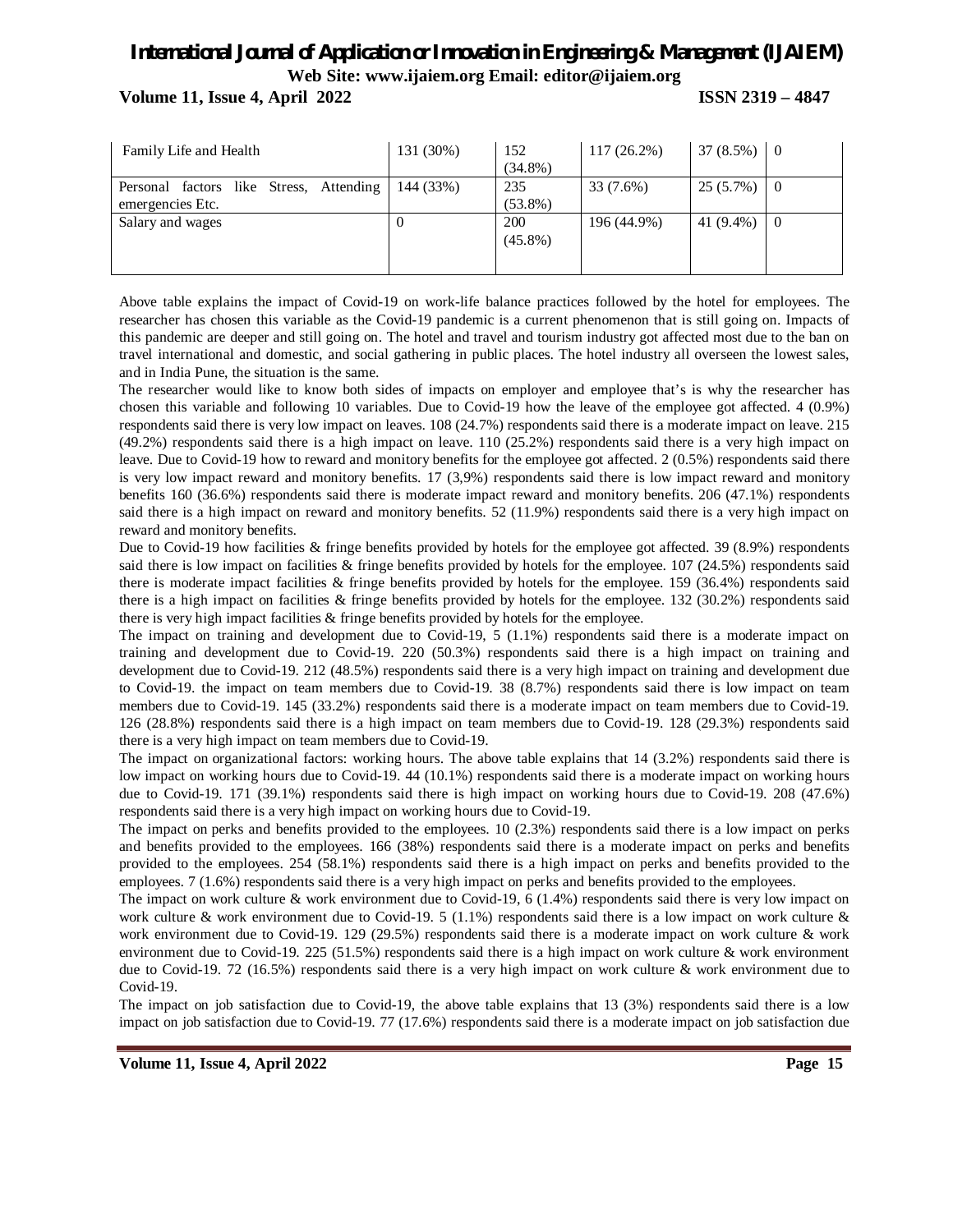## *International Journal of Application or Innovation in Engineering & Management (IJAIEM)* **Web Site: www.ijaiem.org Email: editor@ijaiem.org Volume 11, Issue 4, April 2022 ISSN 2319 – 4847**

to Covid-19. 77 (17.6%) respondents said there is a high impact on job satisfaction due to Covid-19. 270 (61.8%) respondents said there is a very high impact on job satisfaction due to Covid-19.

The impact on family life and health due to Covid-19, the above table explains that 37 (8.5%) respondents said there is a low impact on family life and health due to Covid-19. 117 (26.8%) respondents said there is a moderate impact on family life and health due to Covid-19. 152 (34.8%) respondents said there is a high impact on family life and health due to Covid-19. 131 (30 %) respondents said there is a very high impact on family life and health due to Covid-19.

The impact on personal factors like stress, attending emergencies due to covid-19, 25 (5.7%) respondents said there are low impact personal factors like stress, attending emergencies due to Covid-19. 33 (7.6%) respondents said there are moderate impact personal factors like stress, attending emergencies due to Covid-19. 235 (53.8%) respondents said there are high impact personal factors like stress, attending emergencies due to Covid-19. 144 (33 %) respondents said there are very high impact personal factors like stress, attending emergencies due to Covid-19. The impact on salary and wages due to covid-19. the above table explains that 41 (9.4%) respondents said there is a low impact on salary and wages due to Covid-19. 196 (44.9%) respondents said there is moderate impact salary and wages due to Covid-19. 200 (45.8%) respondents said there is a high impact on salary and wages due to Covid-19.

| <b>Covid-19 has affected Work-Life Balance of Middle Management Employees</b> |
|-------------------------------------------------------------------------------|
|-------------------------------------------------------------------------------|

| Do you think that Covid-19 has allected web                               |                         |                                      |                            |          |             |
|---------------------------------------------------------------------------|-------------------------|--------------------------------------|----------------------------|----------|-------------|
| Covid-19 has affected WLB                                                 | Very Highly             | Highly                               | Moderately                 | Low      | Very<br>Low |
|                                                                           |                         |                                      |                            |          |             |
| Work-life balance Practices: Leave                                        | $\Omega$                | 5<br>$(50\%)$                        | 5<br>$(50\%)$              | $\Omega$ | $\Omega$    |
| Rewards and Monetary Benefits                                             | 5<br>$(50\%)$           | 5<br>$(50\%)$                        | $\Omega$                   | $\Omega$ | $\Omega$    |
| Recruitment and selection                                                 | 6<br>(60%)              | $\overline{4}$<br>(40%)              | $\Omega$                   | $\Omega$ | $\Omega$    |
| Performance appraisal                                                     | $\mathfrak{D}$<br>(20%) | $\overline{4}$<br>$(40\%)$           | $\overline{4}$<br>$(40\%)$ | $\Omega$ | $\Omega$    |
| &<br><b>Benefits</b><br><b>Facilities</b><br>Fringe<br>Provided By Hotels | 6<br>(60%)              | $\overline{4}$<br>$(40\%)$           | $\theta$                   | $\Omega$ | $\Omega$    |
| Job security                                                              | 10<br>$(100\%)$         | $\Omega$                             | $\Omega$                   | $\Omega$ | $\Omega$    |
| Job<br>job<br>and<br>empowerment<br>satisfaction                          | $\Omega$                | $\overline{5}$<br>$(50\%)$           | $\overline{5}$<br>$(50\%)$ | $\Omega$ | $\Omega$    |
| Training and Development                                                  | 10<br>$(100\%)$         | $\Omega$                             | $\Omega$                   | $\Omega$ | $\Omega$    |
| Work culture & Work Environment                                           | $\Omega$                | $\mathcal{D}_{\mathcal{L}}$<br>(20%) | 8<br>$(80\%)$              | $\Omega$ | $\Omega$    |
| Salary and wages                                                          | $\Omega$                | 5<br>(50%)                           | 5<br>$(50\%)$              | $\Omega$ | $\Omega$    |

Do you think that Covid-10 has affected WLB

Above table explains the work-life balance affected due to Covid-19. Covid-19 is a current situation which is still going on, it has affected many industries, and hospitality and travel and tourism getting affected most due to the social distancing norm and ban on travel, lockdown rules, therefore researcher has taken this variable to understand from the hotel point of view what the difficulties they came across while handling this pandemic situation.

Out of 10 (100%), 5 (50%) hotels says there is a high impact on leaves. 5 (50%) hotels say there is a moderate impact on leaves. Out of 10 (100%) hotels, 5 (50%) hotels says there is a very high impact on rewards. 5 (50%) hotels say there is a high impact on rewards.

Out of 10 (100%) hotels, 6 (60%) hotels says there is a very high impact on recruitment and selection. 4 (40%) hotels say there is a high impact on recruitment and selection.

**Volume 11, Issue 4, April 2022 Page 16**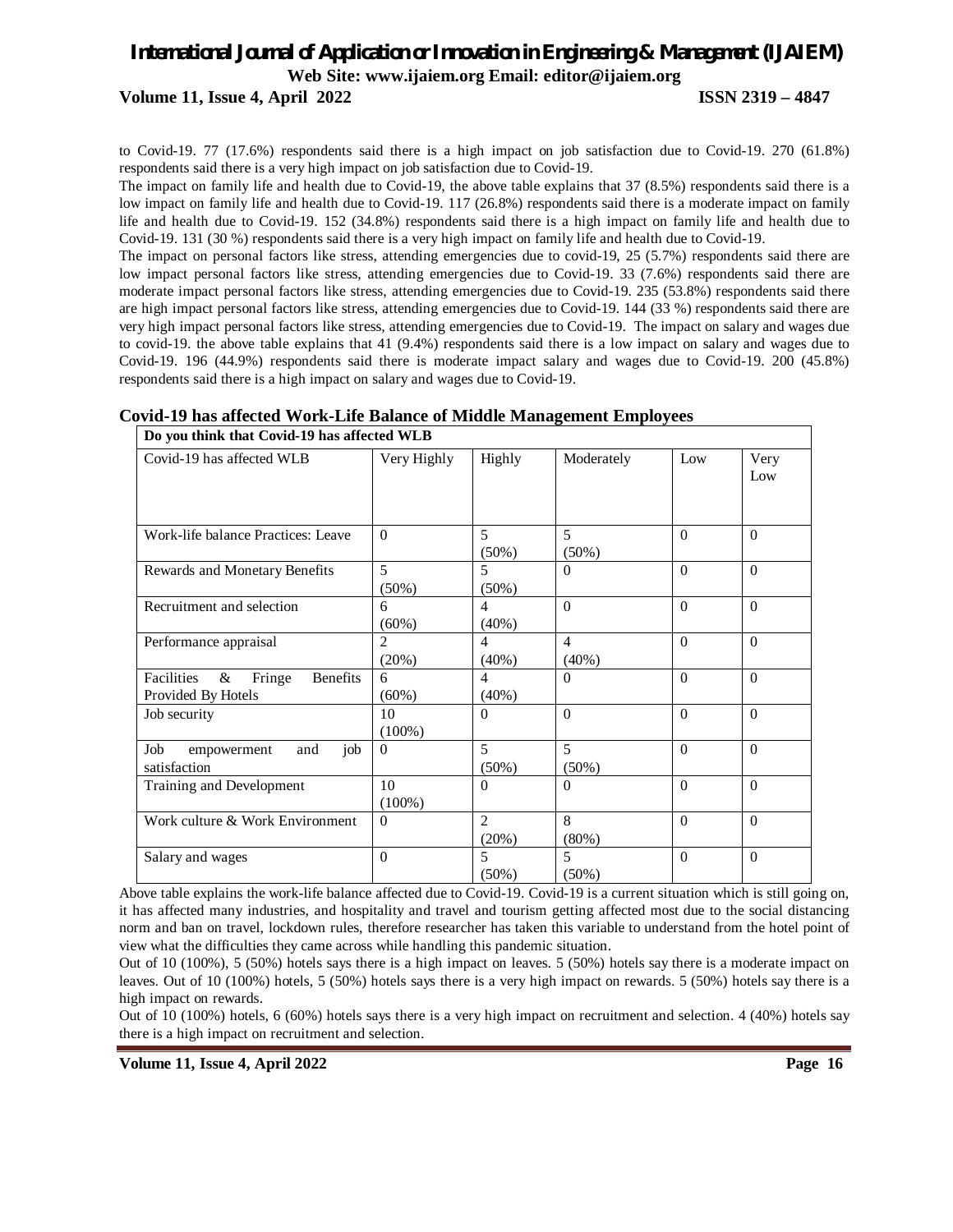**Volume 11, Issue 4, April 2022 ISSN 2319 – 4847**

Out of 10 (100%) hotels, 2 (20%) hotels says there is a very high impact on performance appraisal. 4 (40%) hotels say there high impact on performance appraisal 4 (40%) hotels says there is a moderate impact on performance appraisal.

Out of 10 (100%) hotels, 6 (60%) hotels says there is very high impact Facilities & Fringe Benefits Provided by Hotels. 4 (40%) hotels say there is a high impact on Facilities & Fringe Benefits Provided By Hotels.

Out of 10 (100%) hotel, all hotels (10) 100% says there is very high impact on job security. Out of 10 (100%) hotels, 5 (50%) hotels say there is a high impact on Job empowerment and job satisfaction. 5 (50%) hotels says there is a moderate impact on Job empowerment and job satisfaction.

Out of 10 (100%) hotel, all hotels (10) 100% says there is very high impact on Training and Development. Out of 10 (100%) hotels, 5 (50%) hotels says there is a high impact on Work culture & Work Environment. 5 (50%) hotels say there is a moderate impact on Work culture & Work Environment. Out of 10 (100%) hotels, 5 (50%) hotels says there is a high impact on Salary and wages. 5 (50%) hotels say there is a moderate impact on Salary and wages.

## **Covid-19 & Work life imbalance of employees**

## **Hypothesis 1:**

*H*<sub>0</sub>**:** There is no significant impact of Covid-19 on work life balance on employees.

*H1***:** There is a significant impact of Covid-19 on work life balance on employees.

| Table no 4.55 Chi Square Test Statistics                     |            |                |             |  |  |
|--------------------------------------------------------------|------------|----------------|-------------|--|--|
|                                                              | Chi-square | df             | Asymp. Sig. |  |  |
| 1 Covid-19 & Impact on WLP - Work-life balance Practices:    | 203.778    | 3              | .000        |  |  |
| Leave                                                        |            |                |             |  |  |
| 2 Covid-19 & Impact on WLP - Rewards and Monetary Benefits   | 375.735    | 4              | .000        |  |  |
| 3 Covid-19 & Impact on WLP - Facilities & Fringe Benefits    | 72.611     | 3              | .000        |  |  |
| Provided By Hotels                                           |            |                |             |  |  |
| 4 Covid-19 & Impact on WLP - Training and Development        | 203.977    | $\mathfrak{D}$ | .000        |  |  |
| 5 Covid-19 & Impact on WLP - Team Members                    | 63.952     | $\mathcal{L}$  | .000        |  |  |
| 6 Covid-19 & Impact on WLP - Organizational factors: Working | 246.176    | 3              | .000        |  |  |
| <b>Hours</b>                                                 |            |                |             |  |  |
| 7 Covid-19 & Impact on WLP - Perks and Benefits              | 407.128    | 3              | .000        |  |  |
| 8 Covid-19 & Impact on WLP - Work culture & Work             | 392.645    | 4              | .000        |  |  |
| Environment                                                  |            |                |             |  |  |
| 9 Covid-19 & Impact on WLP - Job satisfaction                | 340.364    | 3              | .000        |  |  |
| 10 Covid-19 & Impact on WLP - Family Life and Health         | 69.389     | 3              | .000        |  |  |
| 11 Covid-19 & Impact on WLP - Personal factors like Stress,  | 273.984    | 3              | .000        |  |  |
| Attending emergencies Etc.                                   |            |                |             |  |  |
| 12 Covid-19 & Impact on WLP - Salary and wages               | 112.865    | 2              | .000        |  |  |

The employee's questionnaire has been considered and Chi- Square Test has been applied.

The 'P' value is less than 0.05 in all the cases. This means that the null hypothesis is rejected and the alternate hypothesis is accepted. Hence it can be said that there is a significant impact of Covid-19 on work life balance on employees.

## **Conclusion**

**Covid-19 & Impact on WLP:** It has been concluded that Supervisors said due to COVID-19 there is high impact on leave, reward and monitory benefits facilities & fringe benefits, perks and benefits, work culture & work environment, Training and development there is .very high impact on working hours, job satisfaction, family life and health, personal factor like stress, attending emergencies, salary and wages due to Covid-19. Irrespective of the hotel they are working at. **Suggestion:**

Covid-19 is a situation that everyone experienced for the first time, as the hotel industry is most affected one has very high and long term impacts, hotels learn the new techniques and strategies to cop up with the situation following the guidelines